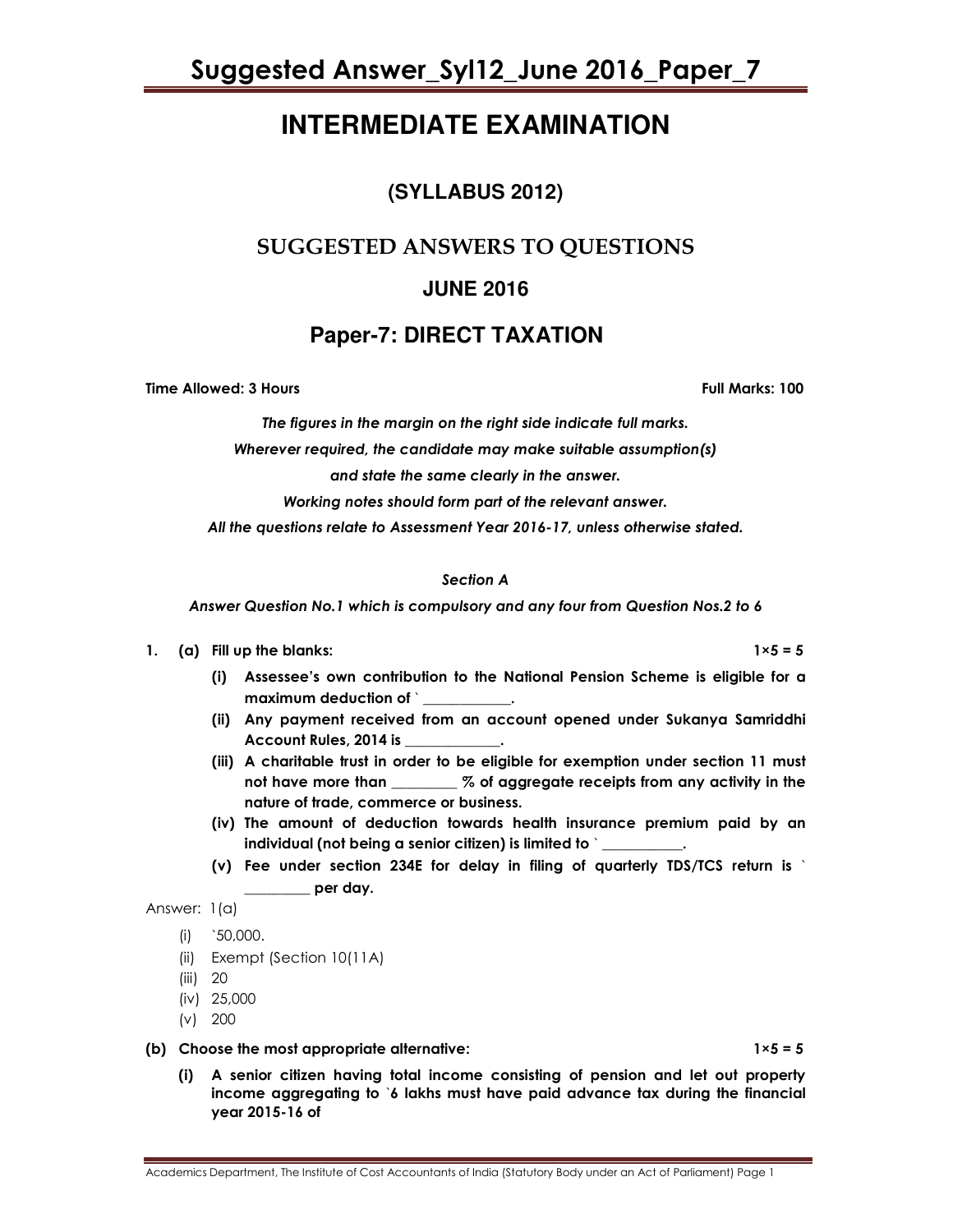- (A) NIL
- (B) 90% of `28,840
- (C) 90% of 44,290
- (D) 90% of `39,140
- (ii) Mr. Ramji is employed in ABC Ltd. who maintained a hospital for treatment of employees. During the financial year 2015-16, the value of medical benefit availed by Ramji's family from the hospital was `2,10,000. The amount of medical perquisite chargeable to income tax would be
	- $(A)$  2,10,000
	- (B) ` 1,05,000
	- $(C)$  21,000
	- (D) Nil
- (iii) Mr.Laxman occupied his apartment till December 2015 and thereafter occupied the quarters provided by the employer. The apartment of Mr.Laxman was let out at `20,000 per month from 1st January, 2016. The annual value of the property would be
	- (A) `60,000
	- (B) `2,40,000
	- (C) `1,80,000
	- (D) NIL
- (iv) When a company paid `5 lakhs to Indian Institute of Technology to carry on research in a field unrelated to the activity of the company, the amount eligible for deduction paid by way of donation would be
	- (A) `5,00,000 (100%)
	- (B) `6,25,000 (125%)
	- (C) `10,50,000 (175%)
	- (D) `10,00,000 (200%)
- (v) Mr. A has loss from regular business of `8lakhs and income from speculation business of `11 lakhs. His total income chargeable to tax would be
	- (A) `3,00,000
	- (B) `11,00,000
	- (C) `7,00,000
	- (D) `2,50,000

Answer: 1(b)

- (i) (A) NIL
- (ii) (D) NIL
- (iii) (A) `60,000
- (iv) (D) `10,00,000 (200%)
- (v)  $(A)$   $3,00,000$
- (c) State without indicating reason whether the following statements are true or false:  $1\times5 = 5$ 
	- (i) Share of a private limited company held for 15 months before its sale is a long-term capital asset.
	- (ii) A return of income field without payment of self-assessment tax is a defective return.
	- (iii) Profit from growing and manufacturing tea in India is fully exempted from income tax under section 10 (1) of the Income-tax Act.
	- (iv) Tax is required to be deducted at source from salary at the time of payment and not at the time of crediting salary to the account of the employee.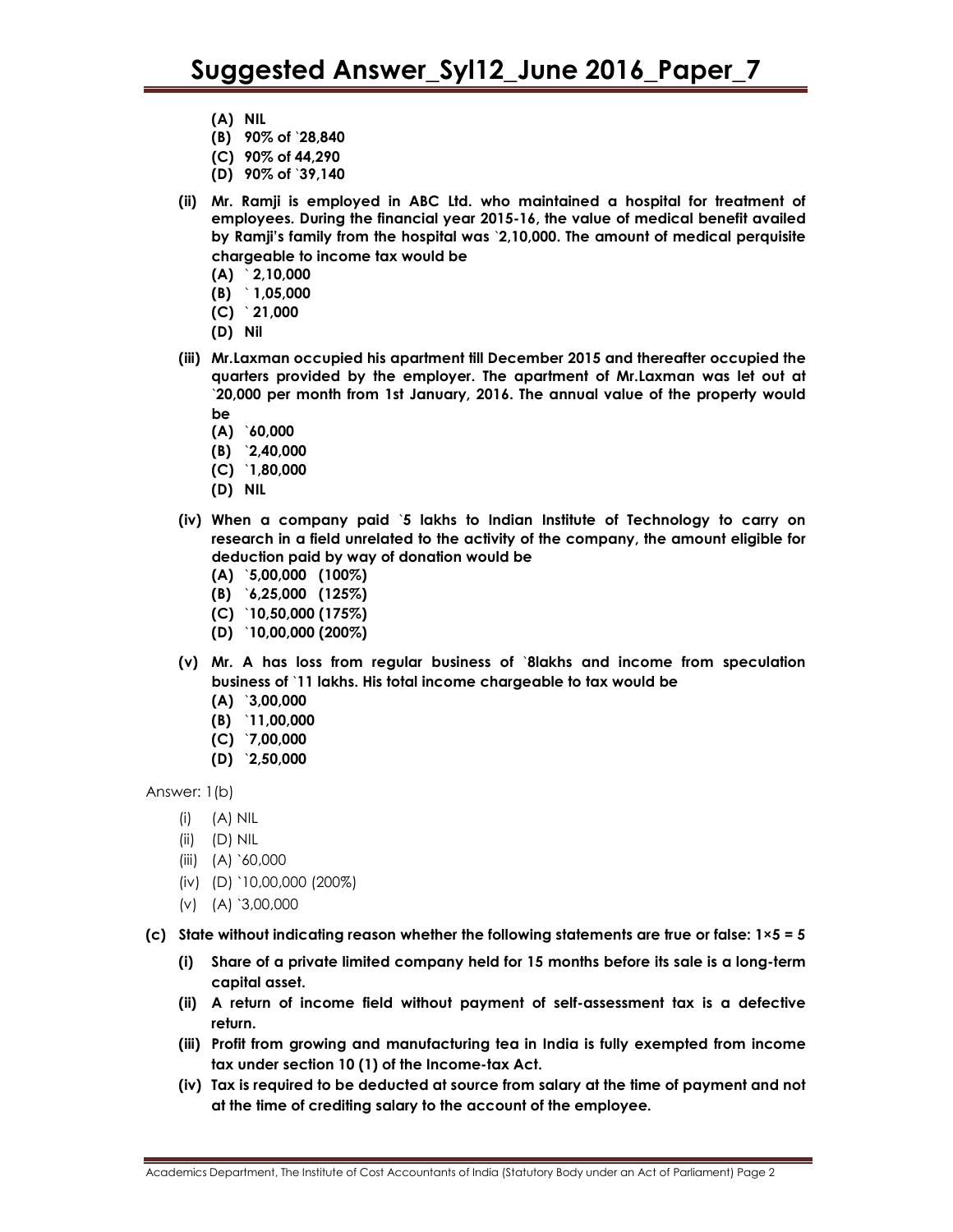(v) Capital gain arising from compulsory acquisition of a property under law is taxable in the year of receipt of compensation or part thereof.

Answer: 1(c)

- (i) False
- (ii) True
- (iii) False
- (iv) True
- (v) True

(d) Answer the following questions with brief reasons / working: 2+2+1= 5

- (i) Rajesh has earned an income of `45,000 from letting out his rural agricultural lands for a movie shooting. Will this income be regarded as agricultural income and hence exempt?
- (ii) A charitable trust registered under section 12AA has earned income of `15,000 as dividends from Indian companies (DDT paid), agricultural income of `50,000 from lands in India and other income of `4,85,000. To enjoy complete exemption under section 11, what is the minimum amount to be applied for charitable purposes?
- (iii) Every return of income field by the assessee cannot be revised. Is the statement correct?

Answer: 1(d)

- (i) Rent earned from letting out the agricultural land is not rent or revenue derived from the agricultural land. As per Section 2(1A), any income derived from any building owned and occupied by the receiver of the rent or revenue of any such land, or occupied by the cultivator or the receiver of rent-in-kind, of any land with respect to which, or the produce of which, any process mentioned in the section alone, is regarded as rent for the purpose of this section. Rent from letting out to a movie company will not fall in this category. The land was not used for agricultural purposes, but for movie shooting. The impugned income is not agricultural income and hence is not exempt.
- (ii) For considering income to be applied, agricultural income is not be considered. Rest of the income has to be considered in this case, which comes to ` 5 lacs. Minimum amount to be applied for enjoying complete exemption u/s 11 is 85% thereof, i.e. `4,25,000.
- (iii) The statement is **true**, as the return filed after the due date prescribed in section  $139(1)$ (i.e. belated return) cannot be revised.
- 2. (a) State the situations in which the income of the assessee can be assessed in the previous year itself, instead of in the assessment year. 5
	- (b) Ms. Sanvitha sold a residential house at Salem for a consideration of `9.5 crores on 10-01-2016. The buyer is an unrelated person. The stamp duty valuation of the house is `10.20 crores. Brokerage on sale paid at 2%.

 In April, 2004 she had bought land for `1.20 crores. Registration and other expenses incurred were 10% of the same. The construction of the house was completed in March, 2006 for `1 crore.

She purchased the following two residential houses in March, 2016:

- (i) House at Chennai for `1.1 crores
- (ii) House at Mumbai for `3 crores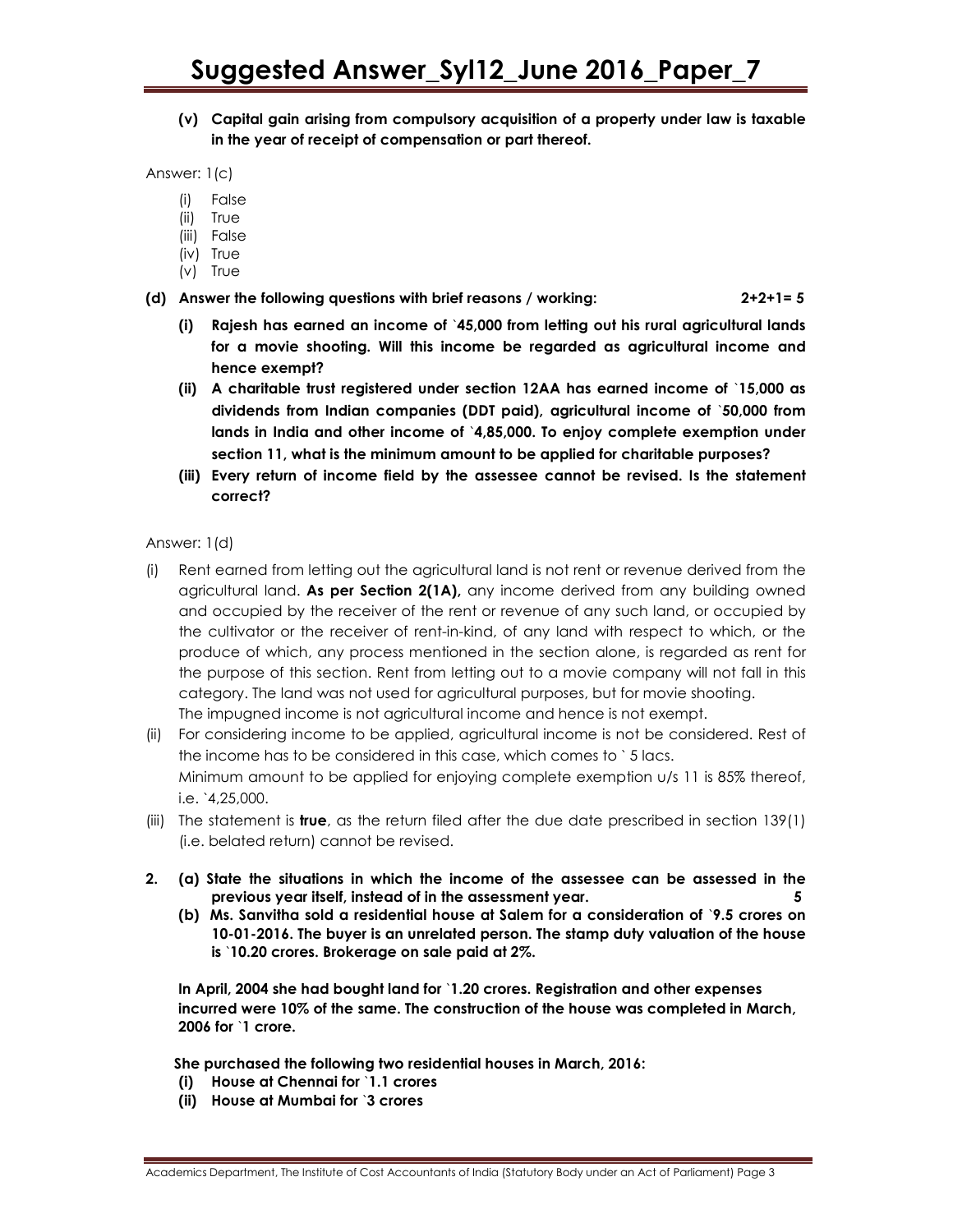She also purchased bonds of National Highway Authority of India on the following dates:

23-02-2016 `40 lakhs

12-04-2016 `50 lakhs

Compute income of Ms. Sanvitha under the head "capital gains" for Assessment Year 2016**-17.** 

Cost inflation indices are:

| FY 2004-05 | 480: |  |
|------------|------|--|
| FY 2005-06 | 497: |  |
| FY 2015-16 | 1087 |  |

(c) Nathan Gramin Bank, which does not have core banking facility, has paid the following amounts as interest to Mrs. Hemalatha, a resident individual on 31-03- 2016:

| Particulars                   | Branch $1()$ | Branch $2()$ |
|-------------------------------|--------------|--------------|
| Interest on fixed deposit     | 6.000        | 7.000        |
| Interest on recurring deposit | 3,500        | 2.300        |
| Total                         | 9.500        | 9,300        |

 What is the tax to be deducted at source? Will the answer differ, if the bank has core banking facility? 3

#### Answer: 2(a)

#### Incomes which are taxed in the assessment year itself

The income of an assessee for a previous year is charged to income-tax in the assessment year, following the previous year. However, in certain cases, the income is taxed in the previous year in which it is earned. These exceptions have been made to protect the interests of revenue. The exceptions are as follows:

- (i) Where a ship, belonging to or chartered by a non-resident, carries passengers, livestock, mail or goods shipped at a port in India, the ship is allowed to leave the port only when the tax has been paid or satisfactory arrangement has been made for payment thereof. 7.5% of the freight paid or payable to the owner or the charterer or to any person on his behalf, whether in India or outside India on account of such carriage is deemed to be his income which is charged to tax in the same year in which it is earned.
- (ii) Where it appears to the Assessing Officer that any individual may leave India during the current assessment year or shortly after its expiry and he has no present intention of returning to India, the total income of such individual for the period from the expiry of the respective previous year up to the probable date of departure from India is chargeable to tax in that assessment year.
- (iii) If an AOP/BOI etc. is formed or established for a particular event or purpose and the Assessing Officer apprehends that AOP/BOI is likely to be dissolved in the same year or, in the next year, he can made assessment of the income up to the date of dissolution as income of the relevant assessment year.
- (iv) During the current assessment year, if it appears to the Assessing Officer that a person is likely to charge, sell, transfer, dispose of or otherwise part with any of his assets to avoid payment of any liability under this Act, the total income of such person for the period from the expiry of the previous year to the date, when the Assessing Officer commences proceedings, is chargeable to tax in that Assessment Year.
- (v) Where any business or profession is discontinued in any assessment year, the income of the period from the expiry of the previous year upto the date of such discontinuance may at the discretion of the Assessing Officer, be charged to tax in that assessment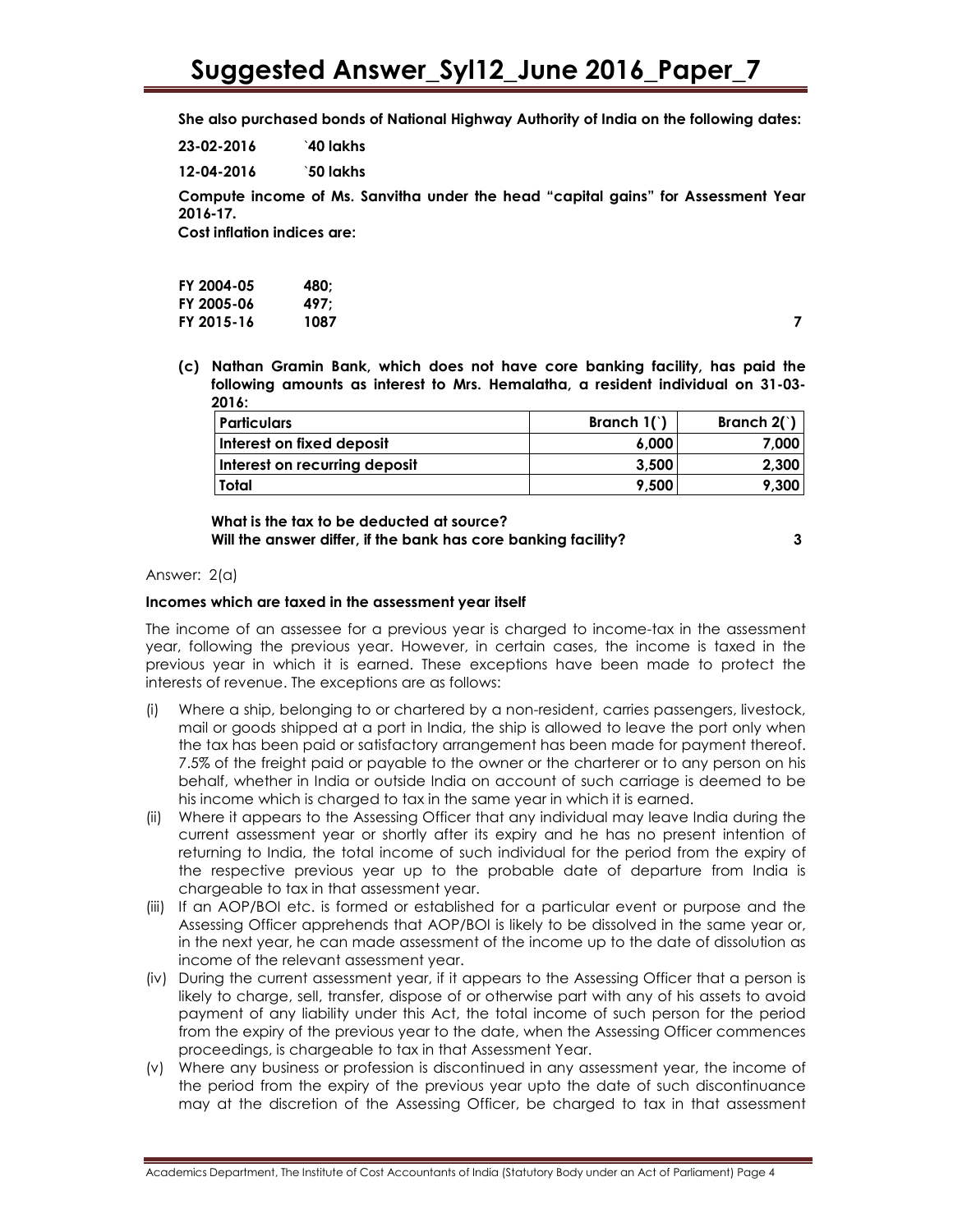year.

Answer: 2(b)

|                                                 |        |         | (`In crores) |
|-------------------------------------------------|--------|---------|--------------|
| Full value of consideration                     |        | Note 1  | 10.2         |
| Less: Brokerage 2% of actual sale consideration |        |         | 0.19         |
| Net sale consideration                          |        |         | 10.01        |
| Less: Cost of acquisition                       |        |         |              |
| Land Portion: Original cost                     |        | 1.32    |              |
| Indexed COA                                     |        | 2.98925 |              |
| House construction Indexed COA                  |        | 2.18712 |              |
|                                                 |        |         | 5.17637      |
| LTCG from sale of residential house at Salem    |        |         | 4.83363      |
| Less: Exemption $u/s$ 54                        | Note 2 | 3       |              |
| Exemption $U/s$ 54EC                            | Note 3 | 0.5     | 3.5          |
| LTCG chargeable to tax                          |        |         | 1.33363      |

### Notes:

- 1. As per section 50C, where the stamp duty value is more than actual sale consideration, the former is to be adopted for computing capital gains.
- 2. U/s 54, exemption is available only in respect of only one residential house acquired within the eligible period. Here it will be beneficial to claim for the house property bought at Mumbai.
- 3. U/s 54EC, maximum permissible deduction is ` 50 lacs.

# Answer : 2(c)

Interests on fixed deposit as well as recurring deposit are to be considered.

Where there is no core banking facility, then the TDS obligation has to be seen branch-wise.

If the total interest paid is below ` 10,000, then there will be no obligation to deduct tax at source. Hence in the first instance, there will be no obligation to deduct tax at source.

In case there is core banking facility, then the TDS obligation is to be considered for each deductee, for the bank as a whole.

Since the interest exceeds ` 10,000, tax has to be deducted at 10%.

- 3. (a) ABC & Co., a partnership firm informs you that its total income for the financial year 2015- 16 after deducting interest on capital and working partners' salary is `10,40,000. It has adjusted the following items while arriving at its total income under normal provisions:
	- (i) Aggregate cash payment in excess of `20,000 paid to suppliers of raw materials `3,30,000 (not recovered by Rule 6DD).
	- (ii) Deduction under section 10AA for the unit established in Special Economic Zone `17,00,000.
	- (iii) Interest on term loan to bank relating to the financial year 2014-15 paid during the financial year 2015-16 `1,20,000.
	- (iv) Deduction under section 35AD in respect of a two star hotel operated in Shillong `14,50,000.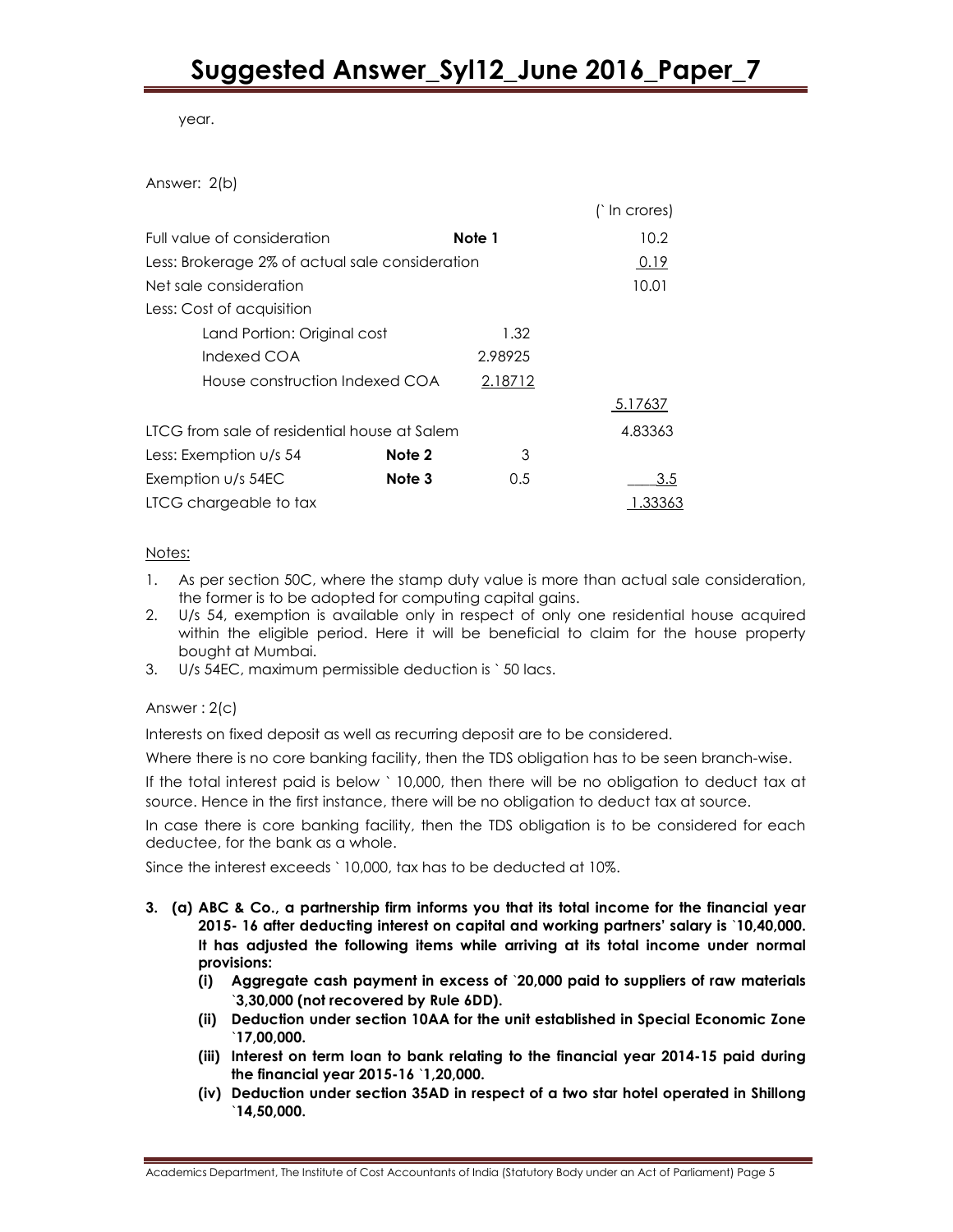(v) Salary paid to partner's son `3,60,000 of which `1,00,000 is found to be excessive to the market rate.

Compute the alternate minimum tax under section 115 JC for the assessment year 2016-17. 6

- (b) From the following particulars compute total income of Mr.Chatterjee for the assessment year 2016-17: 9
	- (i) Basic salary `50,000 per month.
	- (ii) Bonus for the year 2014-15 received in October 2015 `30,000.
	- (iii) Commission for the year 2015-16 but not received till 31.03.2016 `70,000.
	- (iv) Reimbursement of medical expenses on production of bills `20,000.
	- (v) Education allowance for 2 children paid by the employer `24,000.
	- (vi) Maid servant's salary reimbursed by the employer `30,000.
	- (vii) Income from cultivation and manufacture of rubber in the rubber estate owned in Kerala `1,00,000.
	- (viii) Tax on non-monetary perquisites paid by the employer `35,000.

Answer: 3(a)

#### Computation of alternative minimum tax of ABC & Co for the Asst. year 2016-17

|                                                                                                                                                             | $\lambda$ |
|-------------------------------------------------------------------------------------------------------------------------------------------------------------|-----------|
| Total income                                                                                                                                                | 10,40,000 |
| Cash payments in violation of section 40A(3) already adjusted hence no<br>adjustment is required                                                            | Nil       |
| Deduction under section 10AA to be added back                                                                                                               | 17,00,000 |
| Term loan interest of the earlier year paid during the year eligible for<br>deduction under section 43B already adjusted hence no adjustment is<br>required | Nil       |
| Deduction under section 35AD to be added back                                                                                                               | 14,50,000 |
| Salary paid to partner's son excessively '1,00,000 is already adjusted hence<br>no adjustment is required                                                   | Nil       |
| Adjusted total income                                                                                                                                       | 41,90,000 |
| Tax thereon $@18.5\%$                                                                                                                                       | 7,75,150  |
| Add: EC and HEC @3%                                                                                                                                         | 23,225    |
| Total Tax                                                                                                                                                   | 7,98,405  |
| Round off                                                                                                                                                   | 7,98,410  |

#### Answer: 3(b)

#### Computation of total income of Mr.Chatterjee for the Asst. year 2016-17

|                                                                                                 | 6,00,000 |
|-------------------------------------------------------------------------------------------------|----------|
| <b>Basic Salary</b>                                                                             |          |
| Bonus of year 2014-15 is taxable on due basis and hence it is<br>not taxable on actual receipt. | Nil      |
| Note: It is also possible to take the view that the bonus for the                               |          |
| year 2014-15 had not been ascertained then, hence had not                                       |          |
| been taxed in the said year and consequently is taxable in the<br>current year of receipt.      |          |
|                                                                                                 |          |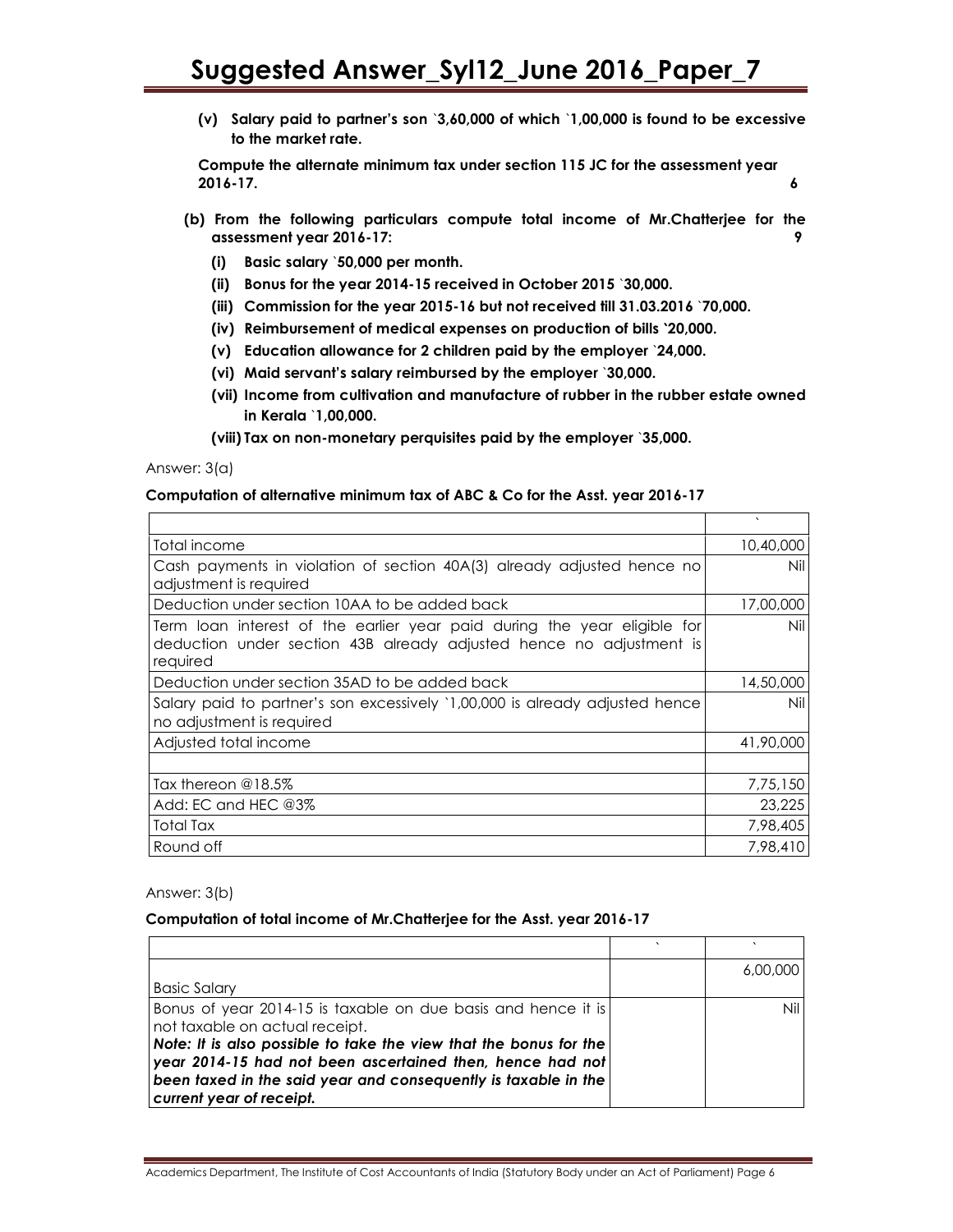# Suggested Answer\_Syl12\_June 2016\_Paper\_7

| Commission due for the year - taxable on due basis                                                                                    |        | 70,000   |
|---------------------------------------------------------------------------------------------------------------------------------------|--------|----------|
| Medical reimbursement liable to tax when it exceeds `15,000                                                                           |        | 20,000   |
| Note: It is also possible to take the view that exemption is<br>available for `15,000 and only the balance amount will be<br>taxable. |        |          |
| Educational allowance                                                                                                                 | 24,000 |          |
| Less: Exempt U/s.10(14)@ `100 per child for two children                                                                              | 2,400  |          |
|                                                                                                                                       |        | 21,600   |
| Maid's salary reimbursed – taxable                                                                                                    |        | 30,000   |
| Tax on non-monetary perquisite paid by employer – exempt<br>under section 10(10 CC)                                                   |        | Nil      |
| Salary income                                                                                                                         |        | 7,41,600 |
| Income from business                                                                                                                  |        |          |
| Income from rubber estate at 35%                                                                                                      |        | 35,000   |
| Income from Rubber estate from manufacture of rubber is<br>exempt at 65% as per rule 7A                                               |        |          |
| Total Income                                                                                                                          |        | 7,76,600 |

4. (a) Following are the transactions related to Mr. Kiran Kumar, a resident but not ordinarily resident in India during the previous year 2015-16. Compute Gross Total Income of Mr. Kiran Kumar for the assessment year 2016-17. 5

| <b>Particulars</b>                                                                                                                                                                                                            |          |
|-------------------------------------------------------------------------------------------------------------------------------------------------------------------------------------------------------------------------------|----------|
| Income from agriculture in Sri Lanka (received in Sri Lanka and<br>subsequently remitted to India)                                                                                                                            | 4,00,000 |
| Arrears of salary received in India from a former employer in USA                                                                                                                                                             | 2,50,000 |
| Rent from house property located outside India and received outside<br>India (2,00,000 is used in Bahrain for the educational expenses of his son<br>studying there and the balance `3,00,000 subsequently remitted to India) | 5,00,000 |
| Income from business in Japan which is managed and controlled form<br>India (`90,000 received in India and balance `3,10,000 received outside<br>India)                                                                       | 4,00,000 |

 (b) Mr. Anjan, an individual, aged 40 years having gross total income of `5,00,000 (including long-term capital gain from sale of land amounting to `3,90,000) during previous year 2015-16. He is entitled to get deduction under Chapter VI-A for `1,79,000 consisting of deductions permissible under section 80C, 80D and 80DD for `95,000 `4,000 and `80,000 respectively. 5

Compute income tax payable by Mr. Anjan for assessment year 2016-17.

- (c) Mr. Anurag, an individual engaged in the business, having turnover of `1.50 crores and no international transaction or specified domestic trasaction incurred loss from business during the previous year 2014-15. Such business loss could not be sent off against any other income during the year. He field return of loss for Assessment Year 2015-16 on 31st March, 2016.
	- (i) Can Mr. Anurag carry forward such loss for set off against income from business of the assessment year 2016-17?
	- (ii) Is there any difference if Mr. Anurag has unabsorbed depreciation instead of loss from business in the previous year 2014-15 for carry forward to assessment year 2016-17 for set off? 5

Answer: 4(a)

Computation of Gross total Income of Mr. Kiran Kumar, a resident but not ordinarily resident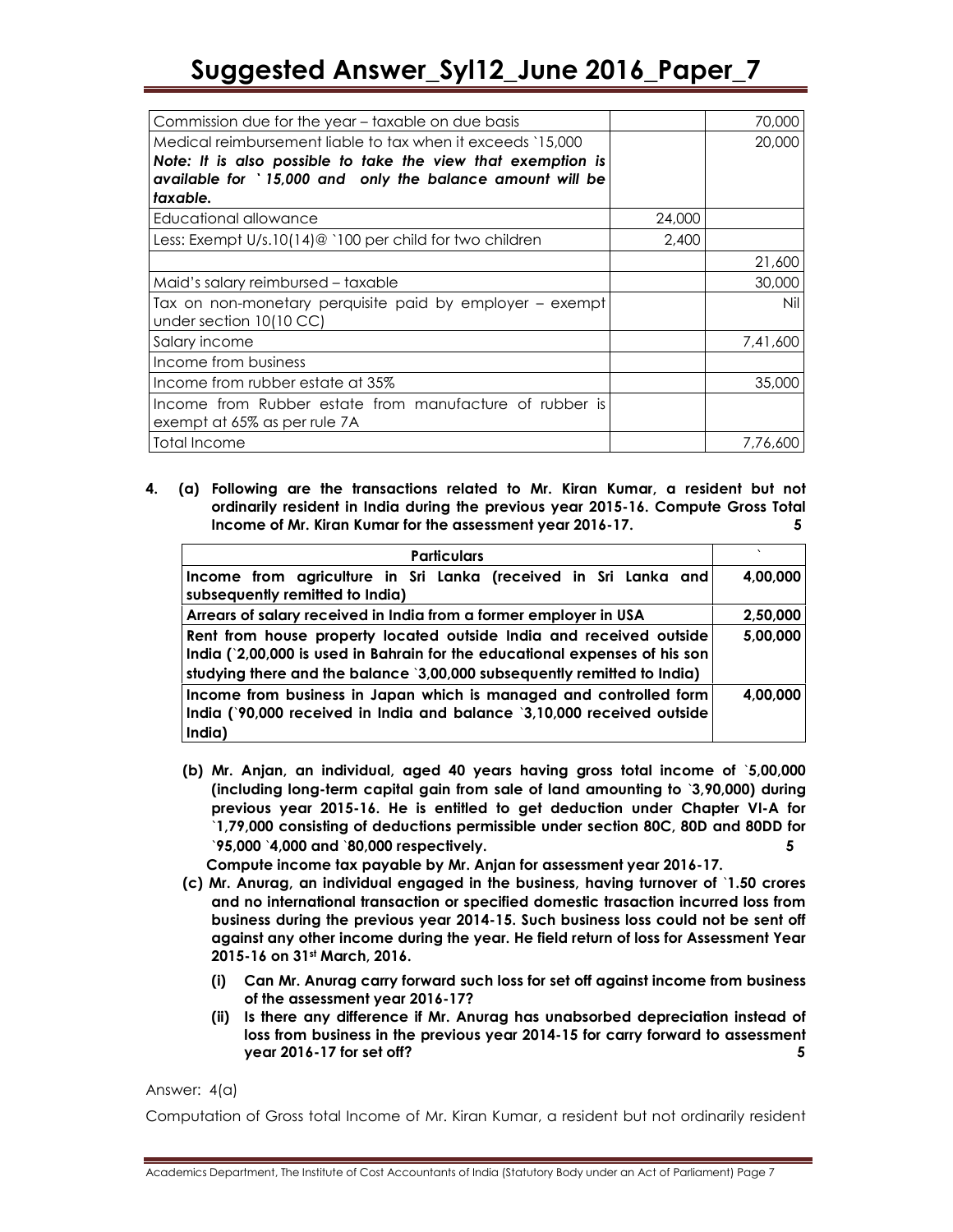for the Assessment year 2016-17

| Particulars                                                                                                                                                                                                   |          |
|---------------------------------------------------------------------------------------------------------------------------------------------------------------------------------------------------------------|----------|
| Income from agriculture in Sri Lanka managed and controlled in Sri Lanka is<br>not liable to tax in view of provision of section 5(1)<br>Subsequent remittance of income to India does not alter the position |          |
| Arrear of salary received in India from a former employer in USA                                                                                                                                              | 2,50,000 |
| Income from house property located outside India is not an income accruing<br>or arising in India or deemed to accrue or arise in India. Hence rent is not<br>liable to tax in India                          |          |
| Income from business in Japan which is managed and controlled from India is<br>taxable in India in view of provision of section 5(1)<br>Place of receipt is not material                                      |          |
| Gross Total Income                                                                                                                                                                                            |          |

Answer: 4(b)

Computation of income tax payable by Mr. Anjan for assessment Year 2016-17

| Particulars                                                                                                                                                                                                                       |          |
|-----------------------------------------------------------------------------------------------------------------------------------------------------------------------------------------------------------------------------------|----------|
| Gross Total Income                                                                                                                                                                                                                | 5,00,000 |
| Less: Deduction under Chapter VI-A<br>Eligible deduction `1,79,000<br>Deduction under chapter VI-A cannot be claimed from long-term capital<br>gain. Hence deduction is restricted to other income i.e. $5,00,000 - 3,90,000 = 0$ |          |
| 1.10,000                                                                                                                                                                                                                          | 1,10,000 |
| Total Income (representative long-term capital gain only)                                                                                                                                                                         | 3,90,000 |
| Tax on other income                                                                                                                                                                                                               | Nil      |
| On long-term capital gain @20% of (`3,90,000-`2,50,000)                                                                                                                                                                           | 28,000   |
| Less: Rebate under section 87A                                                                                                                                                                                                    | 2,000    |
|                                                                                                                                                                                                                                   | 26,000   |
| Add: EC and HEC @ 3%                                                                                                                                                                                                              | 780      |
| Total Tax Liability                                                                                                                                                                                                               | 26,780   |

Answer: 4(c)

(i) As per section 80 read with section 139(3), business loss cannot be carried forward unless such loss is determined in pursuance of return filed within the time allowed under section 139(1).

It is essential such return is filled within the due date laid down in section 139(1).

In other words, if the assessee fails to file his return of loss on or before the due date of furnishing of return as prescribed by section  $139(1)$  i.e.  $30<sup>th</sup>$  September, 2015, then the business loss of the assessment year 2015-16 cannot be carried forward for set off in the subsequent eligible assessment years.

(ii) The answer will be different as regards unabsorbed depreciation.

The above provision is not applicable in case of carry forward of unabsorbed depreciation and set off in the next years. Carry forward of unabsorbed depreciation and set off in the next assessment year is governed by section 32(2). Section 80 does not restrict the carry forward of unabsorbed depreciation in case of delayed submission of return of income.

5. (a) Mr. Sivasankar carrying on trading business could not recover `1,00,000 due from a customer. He deems that the amount is not recoverable and hence has to be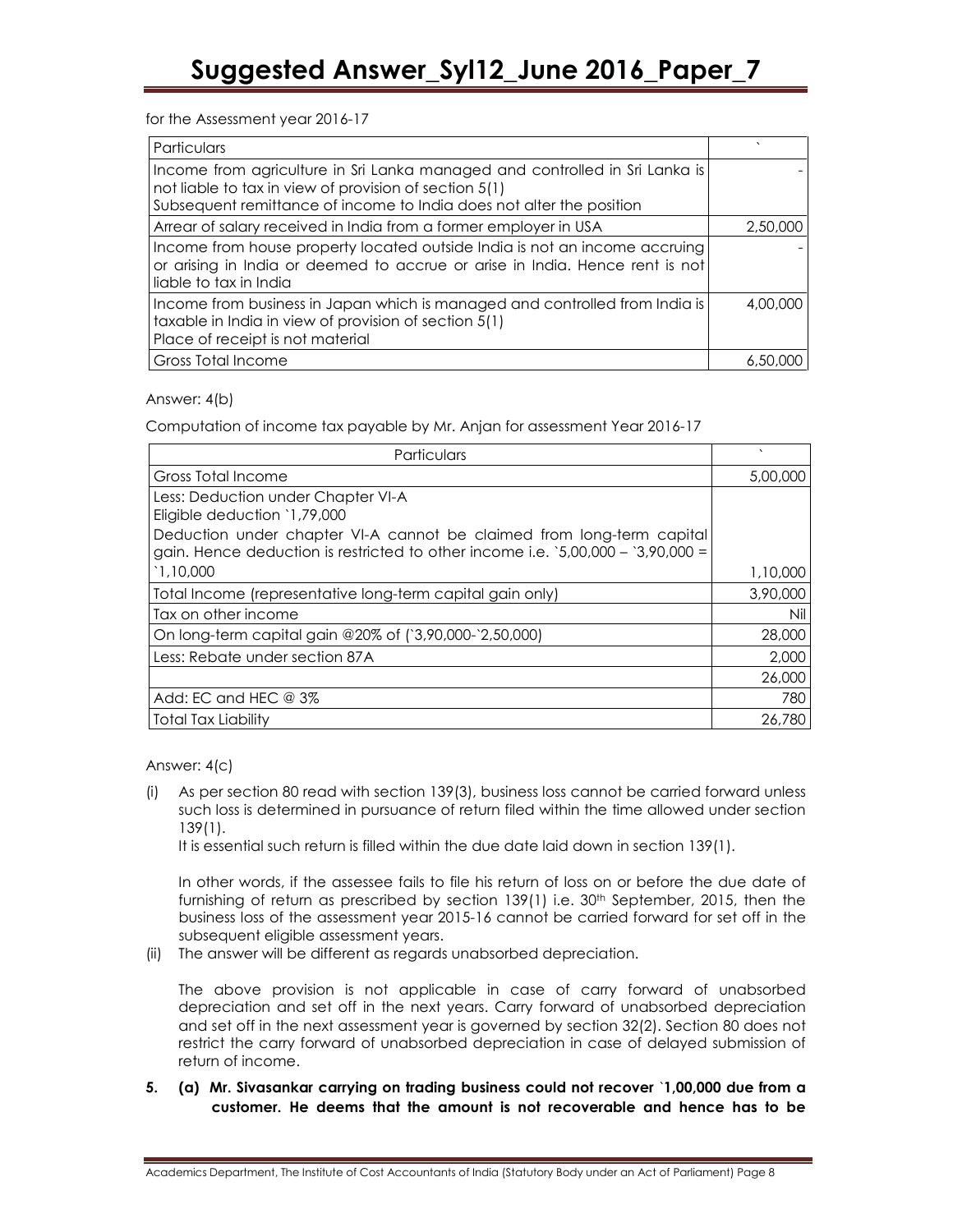written off as bad debt. State the conditions that are to be satisfied for allowance of bad debt claim. 3

(b) Mr. Ghosh established an undertaking in a notified backward area in the State of West Bengal. He invested `150 lakhs in June, 2015 towards acquisition of plant and machinery and was engaged in manufacturing activity. The regular rate of depreciation on such machineries is 15%. Advise the maximum amount of deduction that Mr. Ghosh could avail by way of depreciation, additional depreciation and deduction under section 32AD of the Income-tax Act, 1961. State the closing WDV of the plant and machinery after such claim.

4

 (c) Mr. Kamal Hasan has two independent residential flats in an apartment, both of them being of identical size. First flat is self-occupied and the second flat is occupied by his daughter, from whom he does not receive any rent. For each flat, the relevant annual rent details are as under:

| <b>Particulars</b>                                                     |                            |
|------------------------------------------------------------------------|----------------------------|
| <b>Municipal Value</b>                                                 | 6,00,000                   |
| l Fair Rent                                                            | 5,70,000                   |
| Standard Rent                                                          | 5,16,000                   |
| <b>Municipal Tax (fully paid)</b>                                      | 11% of municipal valuation |
| Pre-construction period interest (third year)                          | 1,50,000                   |
| Interest on housing loan for current year (25%<br>unpaid)              | 1,65,000                   |
| <b>File Insurance Premium</b>                                          | 2,500                      |
| Computing income of Mr. Kamal Hassan under the head "income from house |                            |

property" for assessment year 2016-17. 8

Answer: 5(a)

Bad debt write-off is eligible for deduction in computing income under the head "Profits and gains of business or profession" if the stipulated conditions are satisfied:

- (i) The debt should be incidental to the business.
- (ii) The debt should have been taken into account in computing the income of the assessee or it should represent money lent in the ordinary course of banking or money lending business; and
- (iii) It should be written off in the books of account.

If the assessee is able to satisfy all the three conditions given above, he can claim the same as bad debt.

Answer: 5(b)

| <u>Depreciation, additional depreciation dria wey</u>                                               | III LUCS) |
|-----------------------------------------------------------------------------------------------------|-----------|
| Particulars                                                                                         |           |
| Normal depreciation u/s 32 at 15% of the actual cost of plant and<br>machinery (15% of `150 Lakhs). | 22.5      |
| (Assumed that the new machinery has been put to use for more than 180)<br>days)                     |           |
| Additional depreciation under section 32 (iia)(20% of `150 Lakhs)                                   | 30.0      |
| Closing WDV of the plant and machinery (150 – 52.5)                                                 | 97.5      |

Depreciation, additional depreciation and WDV (` in Lacs)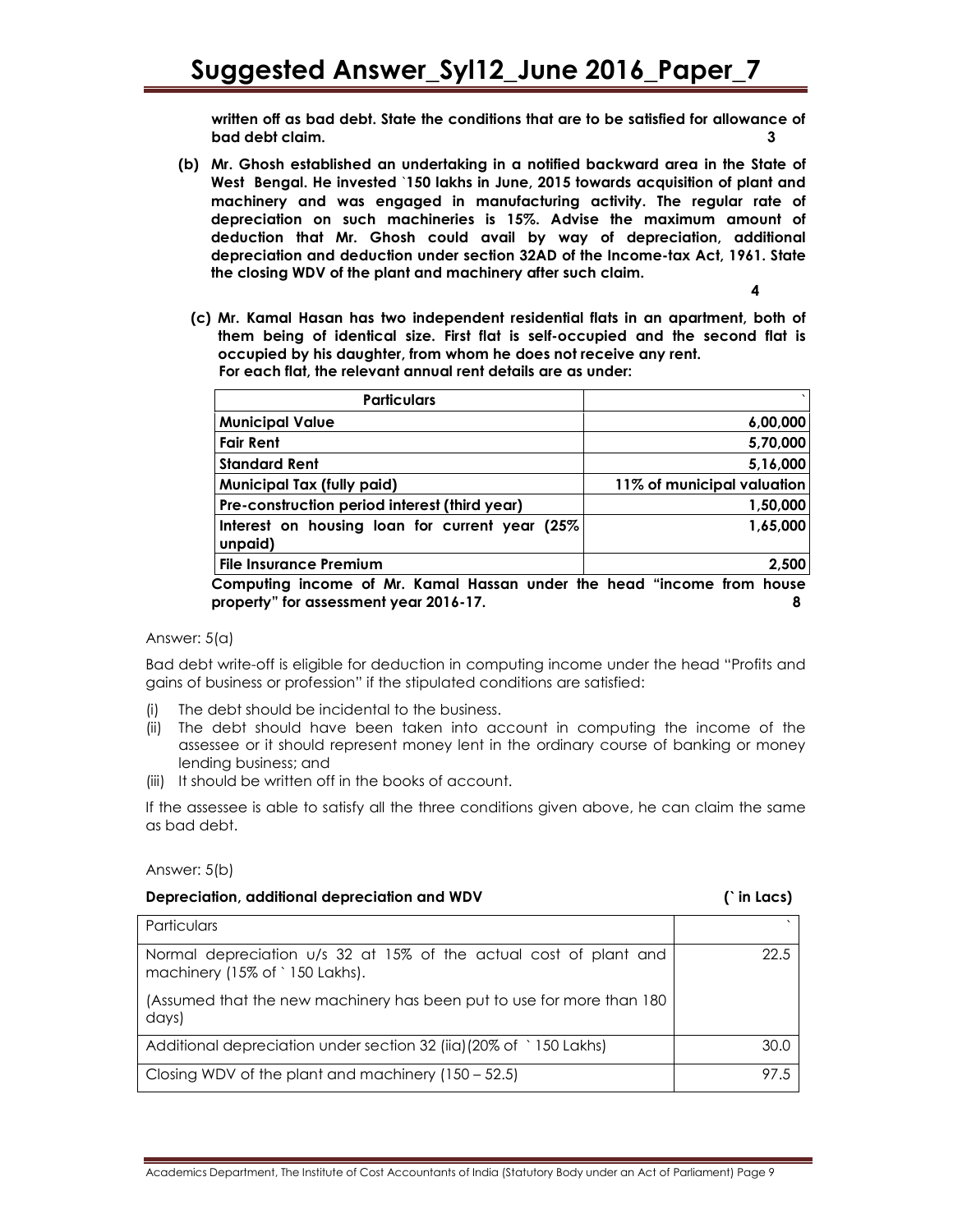# Suggested Answer\_Syl12\_June 2016\_Paper\_7

Besides depreciation and additional depreciation, the assessee can claim 15% deduction under section 32AD for the investment in new plant and machinery in setting up an undertaking in notified backward area in the State of West Bengal. Thus he can claim 15% of the actual cost of plant and machinery being `22.50 lakhs. This is not deductible while computing the WDV.

However, this amount will not go to reduce the written down value of the assets.

Answer: 5(c)

### Computation of Income from House Property of Mr. Kamal Hasan

#### For the assessment year 2016-17

Where a house property is occupied by assessee's daughter, even though no rent is charged / received, income from house property has to be charged to tax.

| Flat 1 Self-occupied                                             | $\sqrt{2}$ | $\sqrt{2}$ |
|------------------------------------------------------------------|------------|------------|
| Net Annual value                                                 |            | Nil        |
| Less: Interest payable                                           | 30,000     |            |
| For pre-construction (1/5th)                                     | 1,65,000   |            |
| For current year                                                 | 1,95,000   |            |
| Ceiling amount                                                   | 1,95,000   |            |
| Income from this house: Loss (A)                                 |            | 1,95,000   |
| <b>Flat 2 Deemed let out</b>                                     |            |            |
| Gross Annual value                                               | 5,16,000   |            |
| Higher of Municipal value or Fair value, but restricted to       |            |            |
| standard rent]                                                   |            |            |
| Less: Municipal taxes                                            | 66,000     |            |
| Net annual value                                                 |            | 4,50,000   |
| Less: Deduction u/s 24                                           |            |            |
| Standard deduction 30% of NAV                                    | 1,35,000   |            |
| For pre-construction (1/5th)                                     | 30,000     |            |
| For current year                                                 | 1,65,000   |            |
| <b>Total deductions</b>                                          |            | 3,30,000   |
| Income from this house property (B)                              |            | 1,20,000   |
| Income chargeable under the head "Income from house<br>property" | (A+B)      | $-75,000$  |

Note: No deduction is available for Fire insurance premium.

#### 6. (a) Mr. Manoj gives you the following particulars of his income for the year ended  $31<sup>st</sup>$ March, 2016:

| <b>Serial</b><br>No. | <b>Particulars</b>                                |          |
|----------------------|---------------------------------------------------|----------|
| 1.                   | Interest on loan given to a friend (non-relative) | 80,000   |
| 2.                   | Interest on public provident fund                 | 21,500   |
| 3.                   | Winning from crossword puzzle (net)               | 70,000   |
| 4.                   | Directors fee from a company                      | 25,000   |
| 5.                   | Royalty on a book written by him                  | 1,50,000 |
| 6.                   | Expenses for typing the manuscript of the book    | 15,000   |
|                      | Cash gift from father in law                      | 2,00,000 |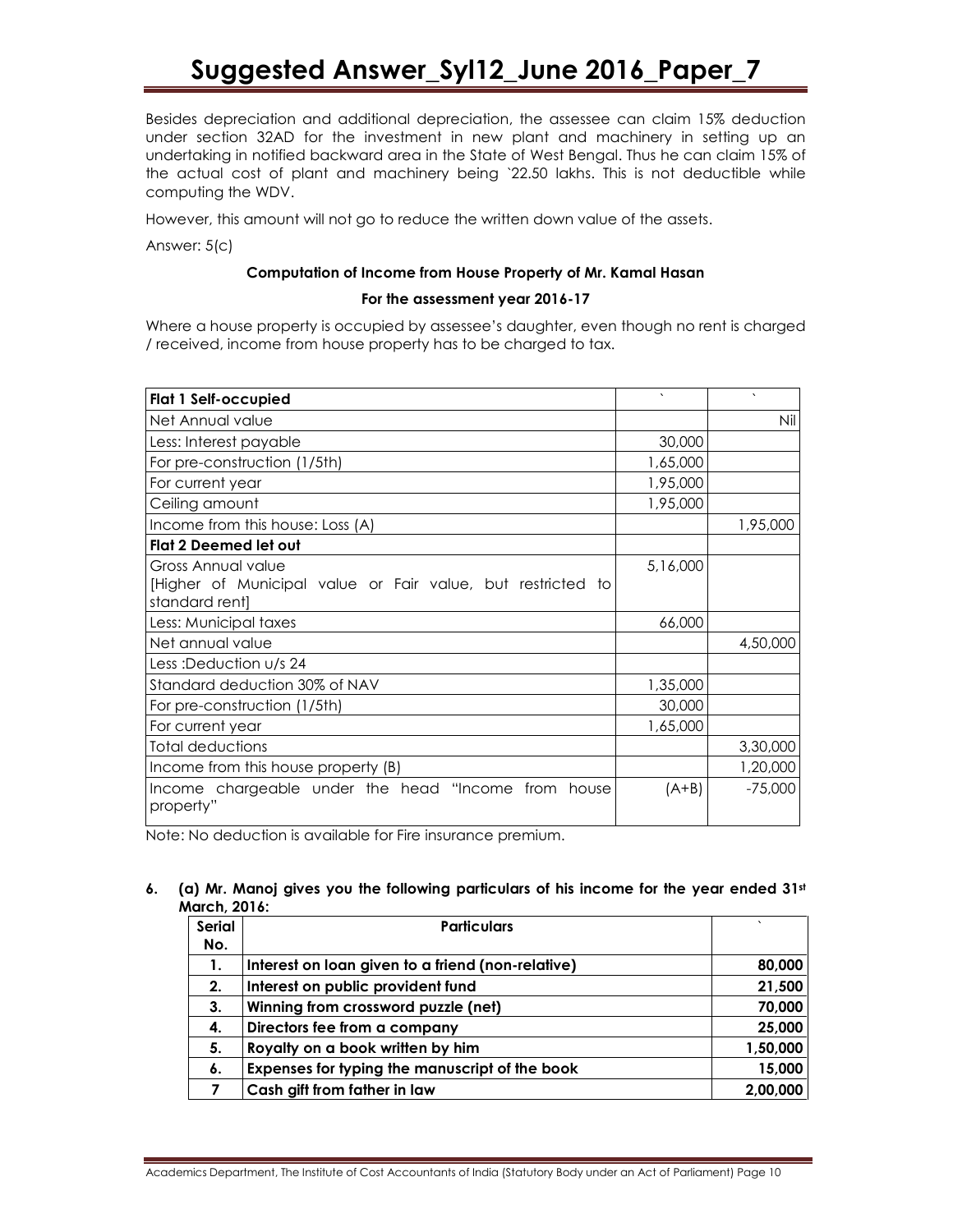Compute the income of Mr. Manoj for the assessment year 2016-17. 8

- 
- (b) State the procedure to be adopted by the Income-tax Authorities for rectification of mistakes under section 154 of the Income-tax Act and the time limit for such rectification. **7** *7*

#### Answer: 6(a)

## Computation of Total Income of Mr. Manoj for the Asst. year 2016-17

|                                                    | $\lambda$ |          |
|----------------------------------------------------|-----------|----------|
| Income from Other sources:                         |           |          |
| Interest on loan                                   |           | 80,000   |
| Interest on public provident fund                  | 21,500    |          |
| Less: Exemption U/s.10(15)                         | 21,500    |          |
|                                                    |           | Nil      |
| Winning from crossword puzzle `70,000 X 100/70     |           | 1,00,000 |
| Directors fee from a company                       |           | 25,000   |
| Royalty on book                                    | 1,50,000  |          |
| Less: Expenses allowable U/s.57                    | 15,000    |          |
|                                                    |           | 1,35,000 |
| Cash gift father-in-law-relative hence not taxable |           | Nil      |
| <b>Total Income</b>                                |           | 3,40,000 |

# Answer: 6(b)

#### Procedure for rectification of mistake u/s 154

An amendment of the following nature can be made only after the concerned authority has given notice in this respect and also a reasonable opportunity of being heard to the assessee or deductor or the collector

- (a) Amendment which enhances an assessment
- (b) Amendment which reduces a refund
- (c) Amendment which otherwise increase the liability of the assessee or deductor or the collector.

If any amendment enhances the assessment or reduces a refund already made, a notice of demand is served on the assessee or deductor or the collector. Such notice is deemed to be a notice u/s 156.

If any amendment reduces the assessment, refund due to the assessee is made unless it is withheld u/s 241.

# Time Limit for Rectification:

Period of limitation for making rectification as prescribed in sub-section (7) of section 154 is as follows:

No amendment under this section can be made after the expiry of 4 years from the end of the financial year in which the order sought to be amended was passed. It may be noted that an amendment is made when related order is passed.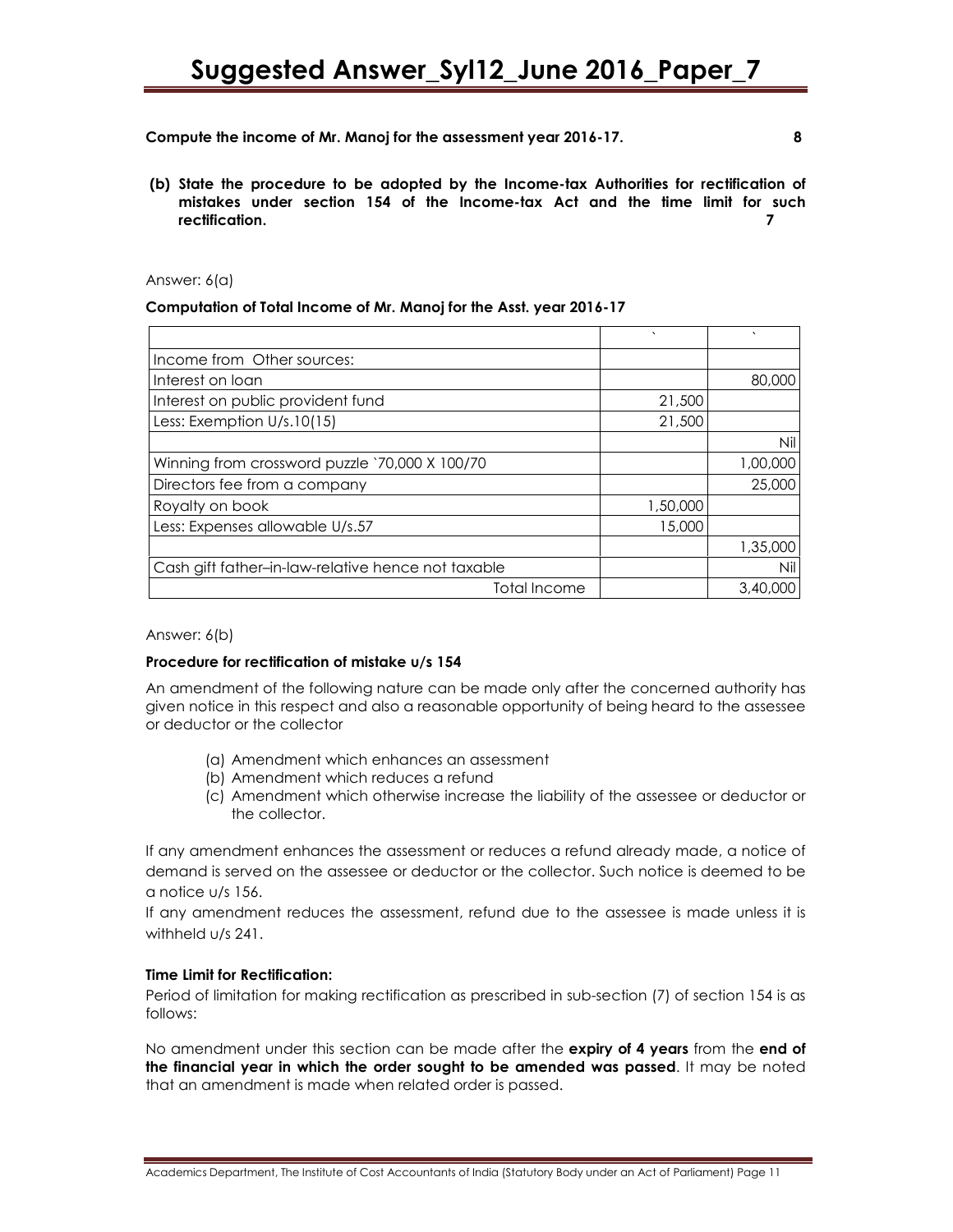This period of limitation is not applicable in case the provision of section 155 are applicable.

However, if a valid application has been made by the assessee for rectification within the statutory time limit but is not disposed of by the concerned authority within the time specified, it may be disposed of even after the expiry of such time limit [Circular No. 73, dated 7th January, 1972]. This relief is, however, not admissible in case rectification proceedings are initiated by the department itself.

## Section B

#### (International Taxation and Transfer pricing)

Answer Question No.7 which is compulsory and any one from Question Nos.8 and 9

7. Answer the following questions: 1×5 = 5

- (a) Where a foreign company receives royalty from and Indian company in pursuance of agreement dated 1<sup>st</sup> July, 2012, what is the rate of tax on such royalty?
- (b) When a resident-assessee has income from a foreign source, what is the time limit for reopening the assessment?
- (c) At what rate long-term capital gain arising to foreign institutional investors (FΙΙ) is chargeable to tax?
- (d) What is "uncontrolled transaction"?
- (e) What is the time limit available to the Dispute resolution Panel for issue of direction to the Assessing Officer to complete the assessment?

Answer: 7.

- (a) The rate of tax on such royalty is 10%
- (b) The time limit is 16 years
- (c) Long-term capital gain arising to FII is chargeable at 10%
- (d) Uncontrolled transaction is a transaction between enterprises other than associated enterprises, whether resident or non-resident.

Note: Above can also be written thus "Uncontrolled Transaction means a Transaction between unrelated enterprises (under uncontrolled conditions), whether resident or non-resident."

- (e) The limit available to DRP for issue of directions to the AO is 9 months form the end of the month in which the draft order is forwarded to the assessee.
- 8. (a) Hrikesh Patel, a resident India Aged 24, earned a sum of `5,00,000 for playing football match in a nation with which India does not have a double taxation avoidance agreement. In that nation, Income-tax at 15% was levied on such income.

In India, he has received match fees of `9,75,000 for playing football matches. He has paid life insurance premium of `1,60,000 and mediclaim insurance premium of `28,000.

Compute his income-tax liability for the assessment year 2016-17. 7

- (b) Mike Hussey, a non-resident and cricket player of Australia came to India in January 2016 and earned following incomes in India till 31.03.2016:
	- (i) Income from participation in matches `7,00,000.
	- (ii) Appearance fee for advertisement for a tyre manufacturer `10,00,000.
	- (iii) Income from newspaper for writing articles on T20 world cup `5,00,000.
	- (iv) Income from horse race `2,00,000.

Compute his total income and tax liability for the assessment year 2016-17. 8

Answer: 8(a).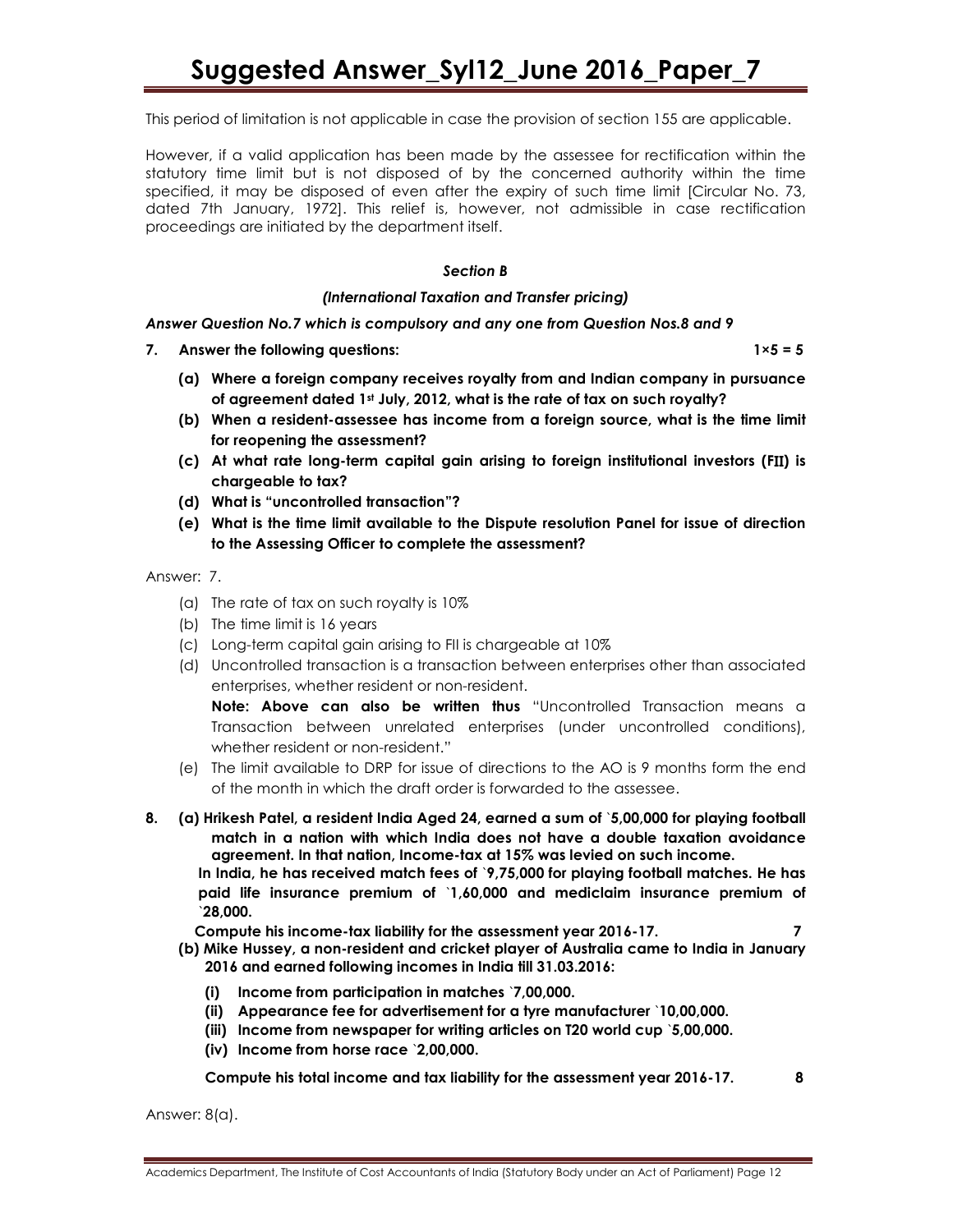### Double Taxation relief u/s 91

It is assumed that the assessee is entitled to the relief under section 91 since all the necessary conditions have been fulfilled.

Relief under section 91 is as under:

|          | $\sqrt{2}$ |
|----------|------------|
|          |            |
|          | 9,75,000   |
|          | 5,00,000   |
|          | 14,75,000  |
|          |            |
| 1,50,000 |            |
| 25,000   |            |
|          | 1,75,000   |
|          | 13,00,000  |
| 2,15,000 |            |
| 6,450    |            |
| 2,21,450 |            |
|          |            |
|          |            |
| 15%      |            |
|          | 5,00,000   |
|          | 75,000     |
| 2,21,450 |            |
| 75,000   |            |
|          | 1,46,450   |
|          | $\lambda$  |

#### Answer: .8(b)

#### Computation of total income of Mike Hussey for the A.Y. 2016-17

| Particulars                                        | Taxable at |           |
|----------------------------------------------------|------------|-----------|
| Participation in matches                           | 20%        | 7,00,000  |
| Advertisement appearance                           | 20%        | 10,00,000 |
| Articles in news paper                             | 20%        | 5,00,000  |
| Horse racing                                       | 30%        | 2,00,000  |
| <b>Total Income</b>                                |            | 24,00,000 |
| <b>Tax liability</b>                               |            |           |
| On all incomes except horse racing U/s.115BBA @20% |            | 4,40,000  |
| On income from horse racing U/s.115BB @30%         |            | 60,000    |
|                                                    |            | 5,00,000  |
| Add: EC & SHEC @3%                                 |            | 15,000    |
| Total tax liability                                |            | 5,15,000  |

9. (a) State the requirements of section 92 relating to computation of income from international transactions, having regard to arm's length price.

 $\sim$  5

- (b) State any five items covered within the scope of the term "specified domestic transaction" as per section 92BA. 5
- (c) The first step in comparable arm's length price study is selection of comparable companies. Once there is a selection of comparable companies. The next step is to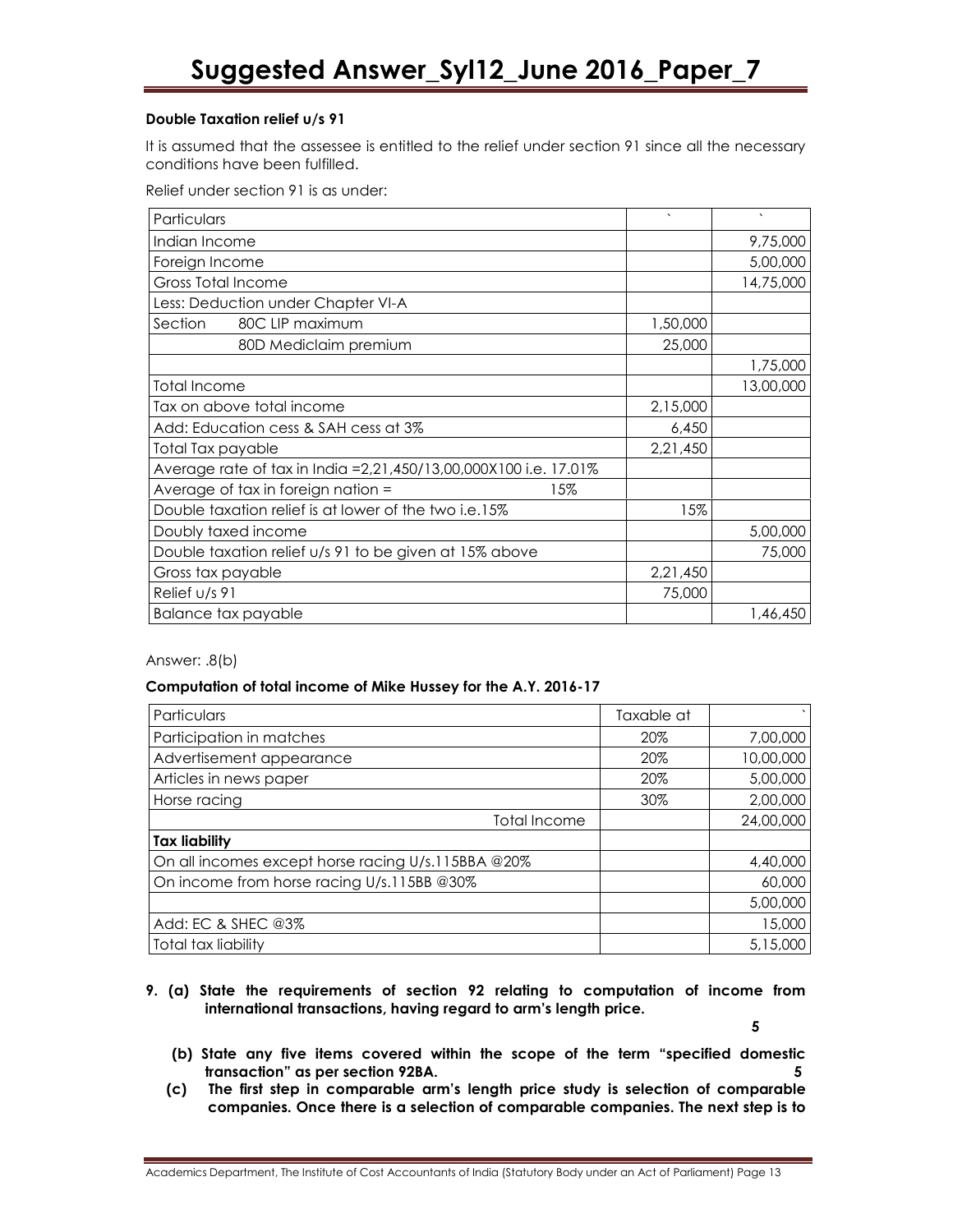filter these companies with the use of quantitative and qualitative filters. Name any ten filters which are commonly used. 5

Answer: 9(a)

# Computation of income from international transaction having to arm's length price [Sec 92]

- (1) Any income arising from an international transaction shall be computed having regard to the arm's length price. The allowance for any expense or interest arising from an international transaction shall also be determined having regard to the arm's length price.
- (2) Where in an international transaction [or specified domestic transaction], two or more associated enterprises enter into a mutual agreement or arrangement for the allocation or apportionment of, or any contribution to, any cost or expense incurred or to be incurred in connection with a benefit, service or facility provided or to be provided to any one or more of such enterprises, the cost or expense allocated or apportioned to, or , as the case may be contributed by, any such enterprise shall be determined having regard to the arm's length price of such benefit, service or facility, as the case may be.
- (3) Any allowance for an expenditure or interest or allocation of any cost or expenses or any income in relation to the specified domestic transaction shall be computed having regard to the arm's length price.
- (4) The provisions of this section shall not apply in a case where the computation of income under sub-section (1) [or sub-section (2A)] or the determination of the allowance for any expense or interest under [sub-section (1) or sub-section (2A)]. Or the determination of any cost or expense allocated or apportioned, or, as the case may be, contributed under sub-section (2) [or sub section (2A)], has the effect of reducing the income chargeable to tax or increasing the loss, as the case may be, computed on the basis of entries made in the books of account in respect of the previous year in which the international transaction 78 [or specified domestic transaction] was entered into.

# Answer: 9(b)

# Meaning of specified domestic transaction [Sec 92 BA]

For the purposes of this section and section 92, 92C, 92D and 92E, "specified domestic transaction" in case of an assessee means any of the following transactions, not being and international transaction, namely:

- (i) any expenditure in respect of which payment has been made or is to be made to a person referred to in section 40A(2)(b);
- (ii) any transaction referred to in section 80A;
- (iii) any transfer of goods or services referred to in section 80-IA(8);
- (iv) any business transacted between the assessee and other person as referred to in section 80IA(10)
- (v) any transaction, referred to in any other section under Chapter VI-A or section 10AA, to which provisions of section 80-IA(5) are applicable; or
- (vi) any other transaction as may be prescribed, and where the aggregate of such transactions entered into by the assessee in the previous year exceeds a sum of `5 crore upto 31.3.2016 or `20 crore w.e.f. 1.4.2016 onwards.

#### Answer: 9(c)

Once there is a selection of comparable companies, the next step is to filter these companies with the use of quantitative and qualitative filters. The following filters are also